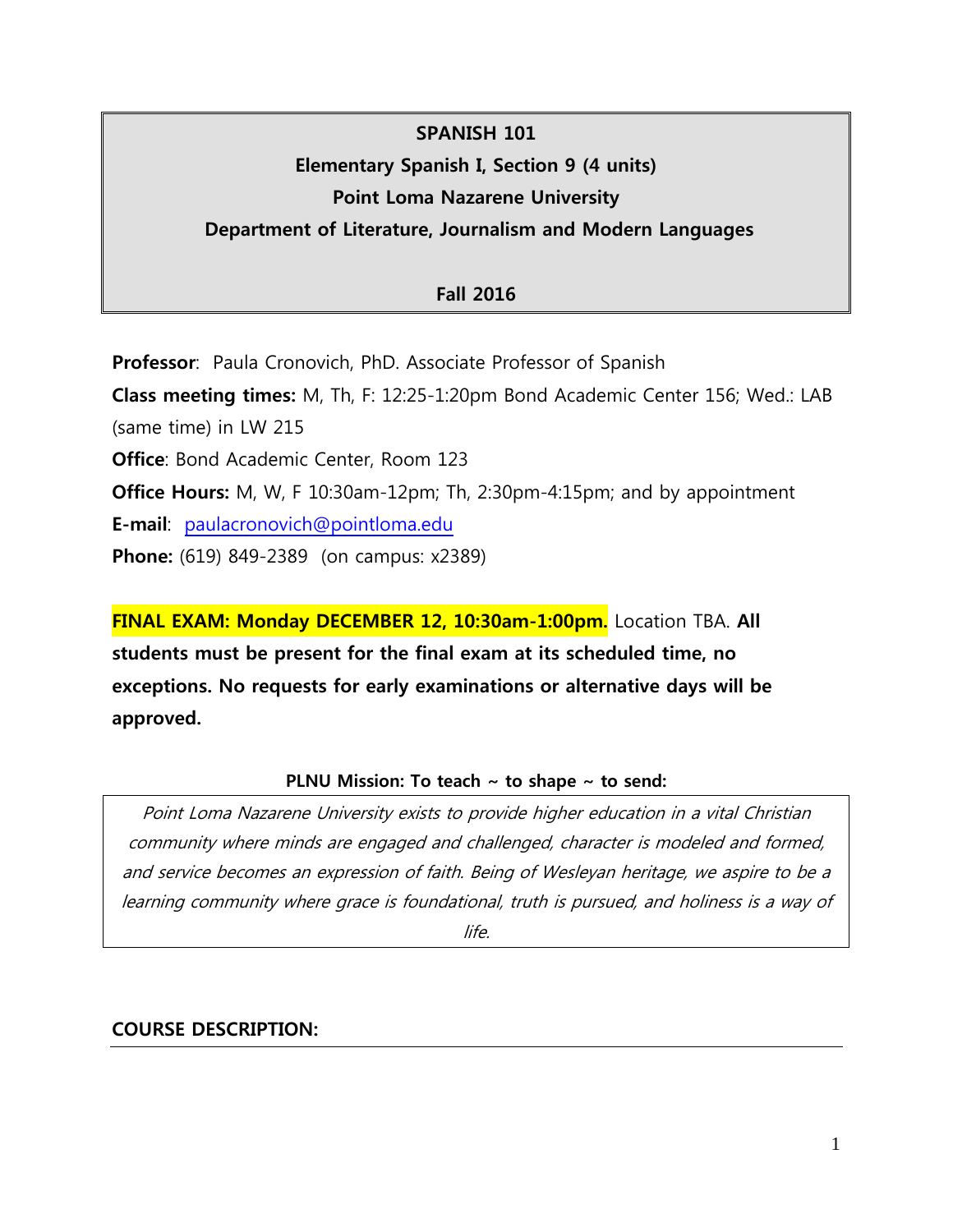An introductory course emphasizing four basic skills: aural comprehension, speaking, reading, and writing. Also noted is the cultural and historical background of the areas where the language is spoken. Participation and active use of the language is emphasized in the classroom.

# **GENERAL EDUCATION COURSE:**

Elementary Spanish is one of the components of the General Education program at PLNU, under the category of *Seeking Cultural Perspectives*. By including this course in a common educational experience for undergraduates, the faculty supports the survey of human endeavors from a historical, cultural, linguistic and philosophical perspective, including developing critical appreciation of human expression—both artistic and literary.

## **COURSE LEARNING OUTCOMES:**

By the end of the SPA 101-102 sequence, students will be able to…

1. Speak Spanish at the mid to high novice level using basic formulaic and memorized materials within the student's own experience.

2. Comprehend basic connected discourse that uses vocabulary and grammar within the student's own experience.

3. Write discrete sentences as well as simple connected paragraphs using memorized vocabulary and grammar structures.

4. Read cultural readings that employ familiar vocabulary and cognates as well as learned grammatical structures.

5. Demonstrate comprehension of basic cultural mores and patterns of living of the target culture(s) studied.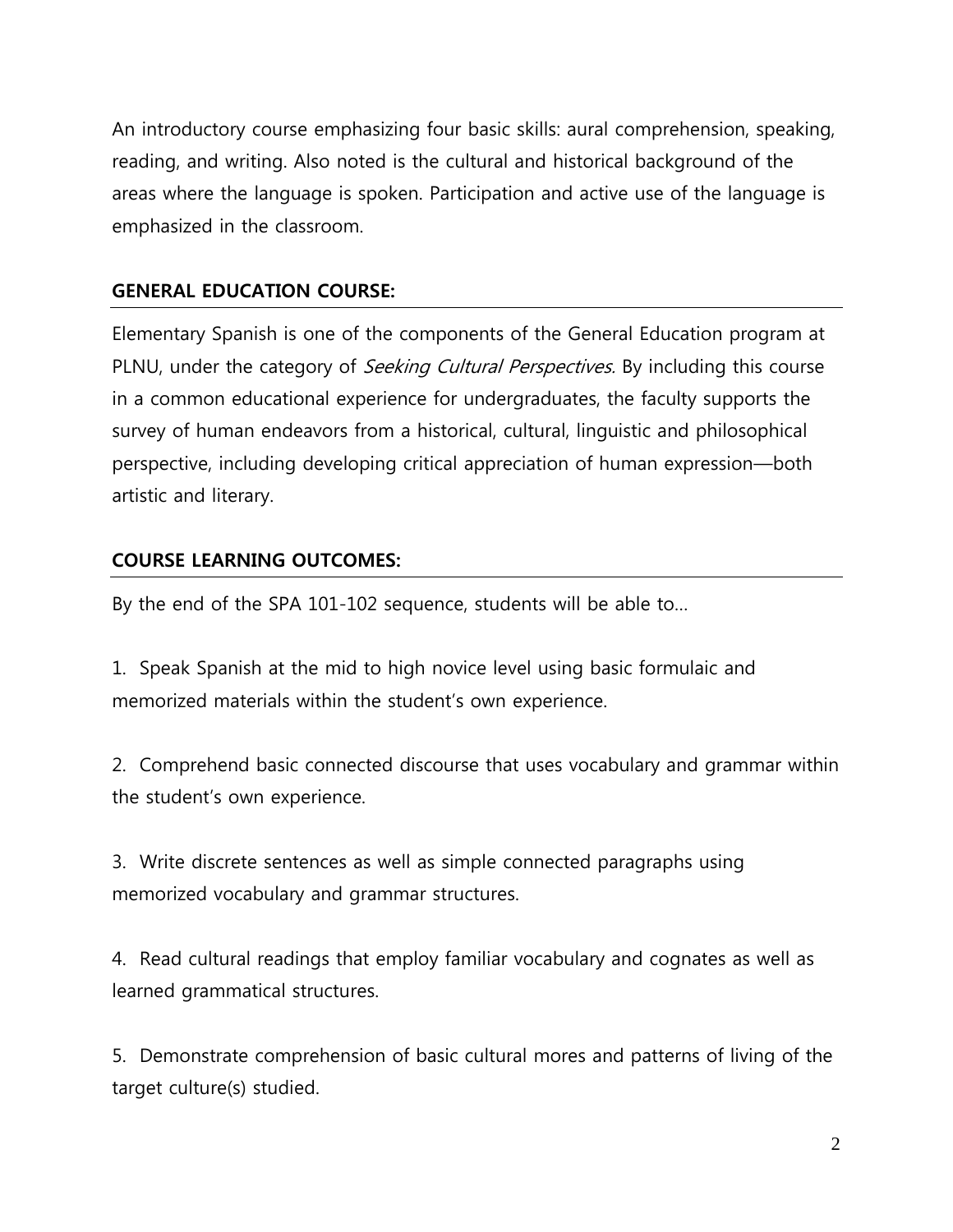## **REQUIRED TEXTS:**

PORTALES Code (12 months). \*It is optional to get the loose-leaf edition if you prefer having a hard copy.

Complete packaged course materials are available only at the Point Loma campus bookstore and online via Point Loma's custom VHL store site.

For the best price and free shipping, go to: <http://vistahigherlearning.com/store/pointloma.htm>

**Recommended Texts:** A good Spanish/English dictionary. (Un buen diccionario español/inglés, tal como Larousse, Oxford, University of Chicago o Harper Collins).

Kendris, Christopher. 501 Spanish Verbs:(With CD-ROM) Fully Conjugated in All the Tenses and Moods in a New Easy-To-Learn Format. 7<sup>th</sup> edition, Barrons Educational Series, 2010.

Spinelli, Emily. English Grammar for Students of Spanish: The Study Guide for Those Learning Spanish. 6<sup>th</sup> edition, Olivia and Hill Press, 2007.

wordreference.com : A good online dictionary, also available as an app for your smartphone.

#### **GRADING:**

| The final grade is based on the following scale: |  |
|--------------------------------------------------|--|
|                                                  |  |
|                                                  |  |
|                                                  |  |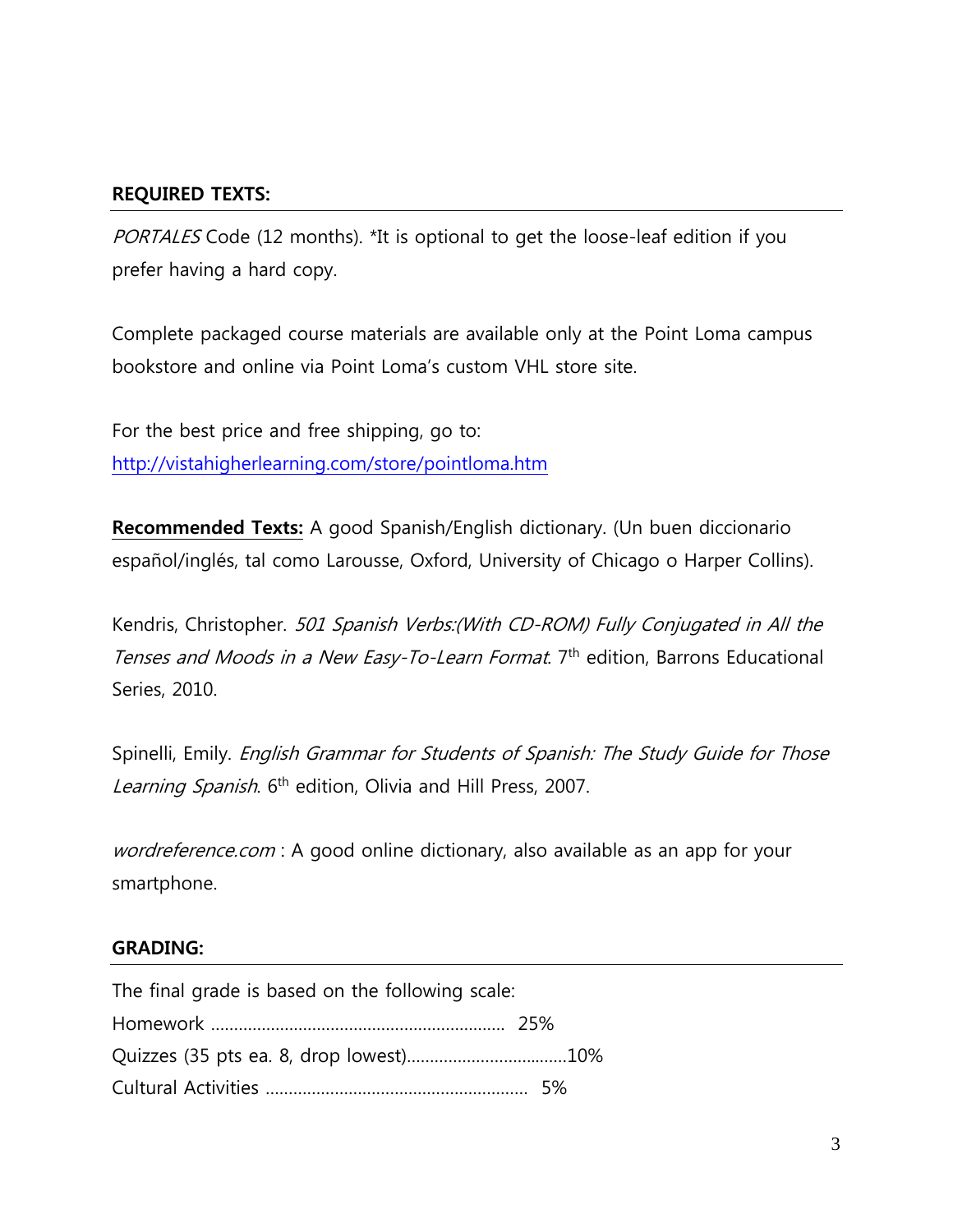#### **Grading Scale:**

| $93 - 100 = A$  | $83 - 86 = B$   | $73 - 76 = C$ | $63-66 = D$ |
|-----------------|-----------------|---------------|-------------|
| $90-92 = A$     | $80 - 82 = B -$ | $70-72 = C$   | $60-62 = D$ |
| $87 - 89 = B +$ | $77 - 79 = C +$ | $67-69 = D+$  | $0-59 = F$  |

## **TESTS and QUIZZES**

There is a test for every chapter. It is imperative to do a thorough review before each test since the material is cumulative. Your lowest test grade will be dropped. There is a short vocabulary quiz for each chapter. Your lowest grade will be dropped.

There are no make-up tests or quizzes.

# **HOMEWORK, INCOMPLETES, and LATE ASSIGNMENTS**

All assignments are to be submitted by the beginning of the class session when they are due; the majority of homework and study material is done on the *Portales* site. There is no partial credit for late work. \*Accent marks count. It is your responsibility to keep up with the homework and arrive in class well prepared for the day's lesson and practice. In order to meet the requirements of this 4 unit course and perform well, there is an expectation of 6-8 hours of homework per week.

Incompletes will only be assigned in extremely unusual circumstances.

## **FINAL EXAMINATION POLICY**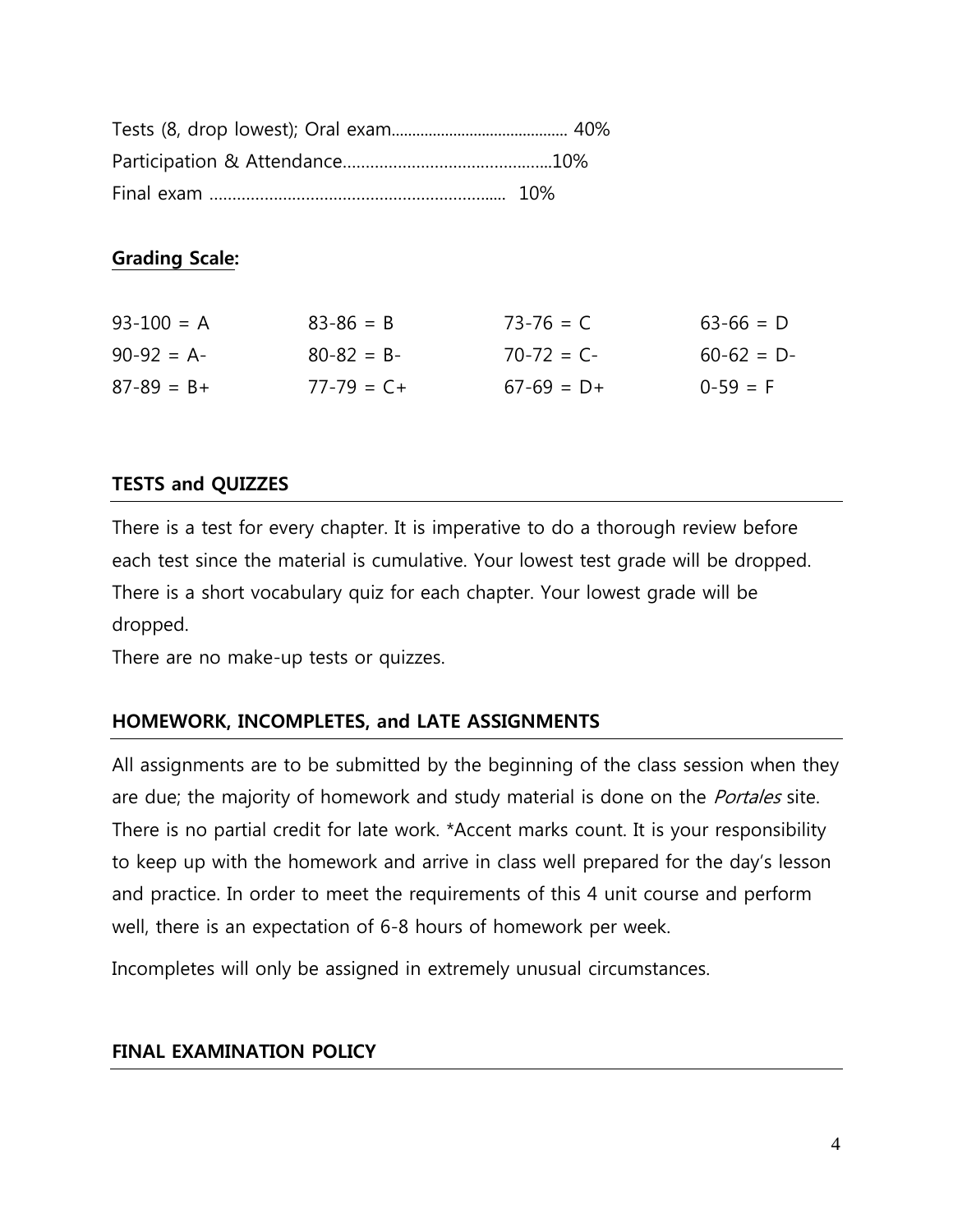Successful completion of this class requires taking the final examination **on its scheduled day**. The final examination schedule is posted on the [Class Schedules](http://www.pointloma.edu/experience/academics/class-schedules) site. No requests for early examinations or alternative days will be approved.

#### **PLNU COPYRIGHT POLICY**

Point Loma Nazarene University, as a non-profit educational institution, is entitled by law to use materials protected by the US Copyright Act for classroom education. Any use of those materials outside the class may violate the law.

## **PLNU ACADEMIC HONESTY POLICY**

Students should demonstrate academic honesty by doing original work and by giving appropriate credit to the ideas of others. Academic dishonesty is the act of presenting information, ideas, and/or concepts as one's own when in reality they are the results of another person's creativity and effort. A faculty member who believes a situation involving academic dishonesty has been detected may assign a failing grade for that assignment or examination, or, depending on the seriousness of the offense, for the course. Faculty should follow and students may appeal using the procedure in the university Catalog. See [Academic Policies](http://catalog.pointloma.edu/content.php?catoid=18&navoid=1278) for definitions of kinds of academic dishonesty and for further policy information.

## **PLNU ACADEMIC ACCOMMODATIONS POLICY**

If you have a diagnosed disability, please contact PLNU's Disability Resource Center (DRC) within the first two weeks of class to demonstrate need and to register for accommodation by phone at 619-849-2486 or by e-mail at [DRC@pointloma.edu.](mailto:DRC@pointloma.edu) See [Disability Resource Center](http://www.pointloma.edu/experience/offices/administrative-offices/academic-advising-office/disability-resource-center) for additional information.

## **PLNU ATTENDANCE AND PARTICIPATION POLICY**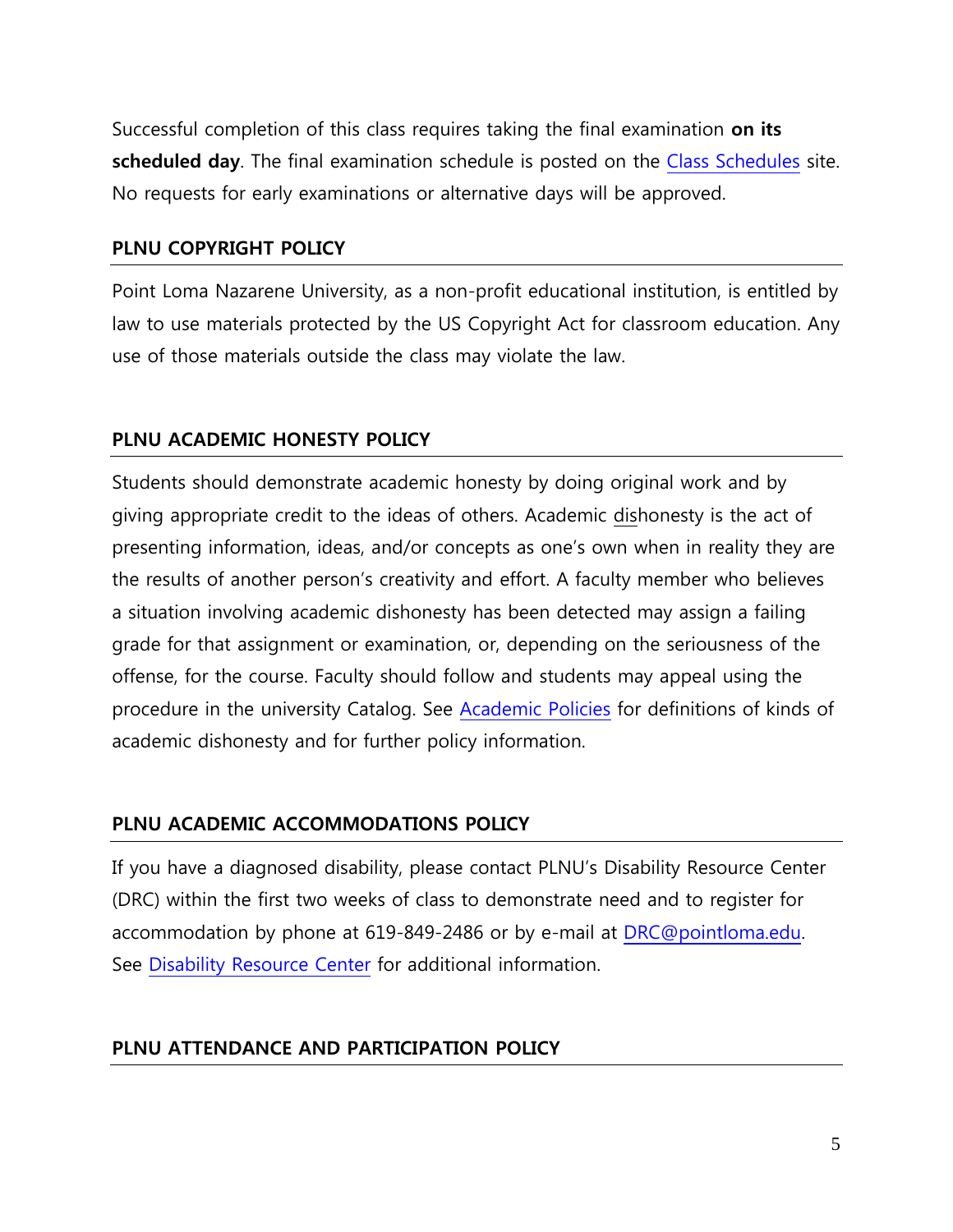Regular and punctual attendance at all classes is considered essential to optimum academic achievement. If the student is absent from more than 10 percent of class meetings, the faculty member can file a written report which may result in deenrollment. If the absences exceed 20 percent, the student may be de-enrolled without notice until the university drop date or, after that date, receive the appropriate grade for their work and participation. See [Academic Policies](http://catalog.pointloma.edu/content.php?catoid=18&navoid=1278) in the Undergraduate Academic Catalog.

## **SPECIFIC CLASS ATTENDANCE AND PARTICIPATION POLICY**

Each class period includes mandatory participation in group and pair activities, verbal practice, and learning new grammar skills. Therefore, students are receiving credit for being present and losing that credit if they are absent. For each absence, 1% of the final grade is deducted. Coming late twice equals one absence. Falling asleep in class = Absent. Students are expected to come to class prepared and to be active participants in their own learning for the duration of the class period. After 10 unexcused absences, students will be notified for possible de-enrollment; after 12 unexcused absences (20% of the class), students will be given an "F" as their final grade.

Our classroom environment will be one of "mutual respect" and a "community of learning." What this means is that you should not be embarrassed of discouraged to participate—and mistakes will be considered part of the learning process that everyone can benefit from. If you do not understand something, do not hesitate to ask for further explanation. Participation means coming to class with a positive attitude, making original comments in Spanish while not speaking English or getting off task. You will need to bring your online or loose-leaf textbook to class. NOTE: Class time is for engaging in Spanish activities and maximizing our time together. Cell phones or laptops may only be used for relevant in-class activities.

#### **CULTURAL CREDIT**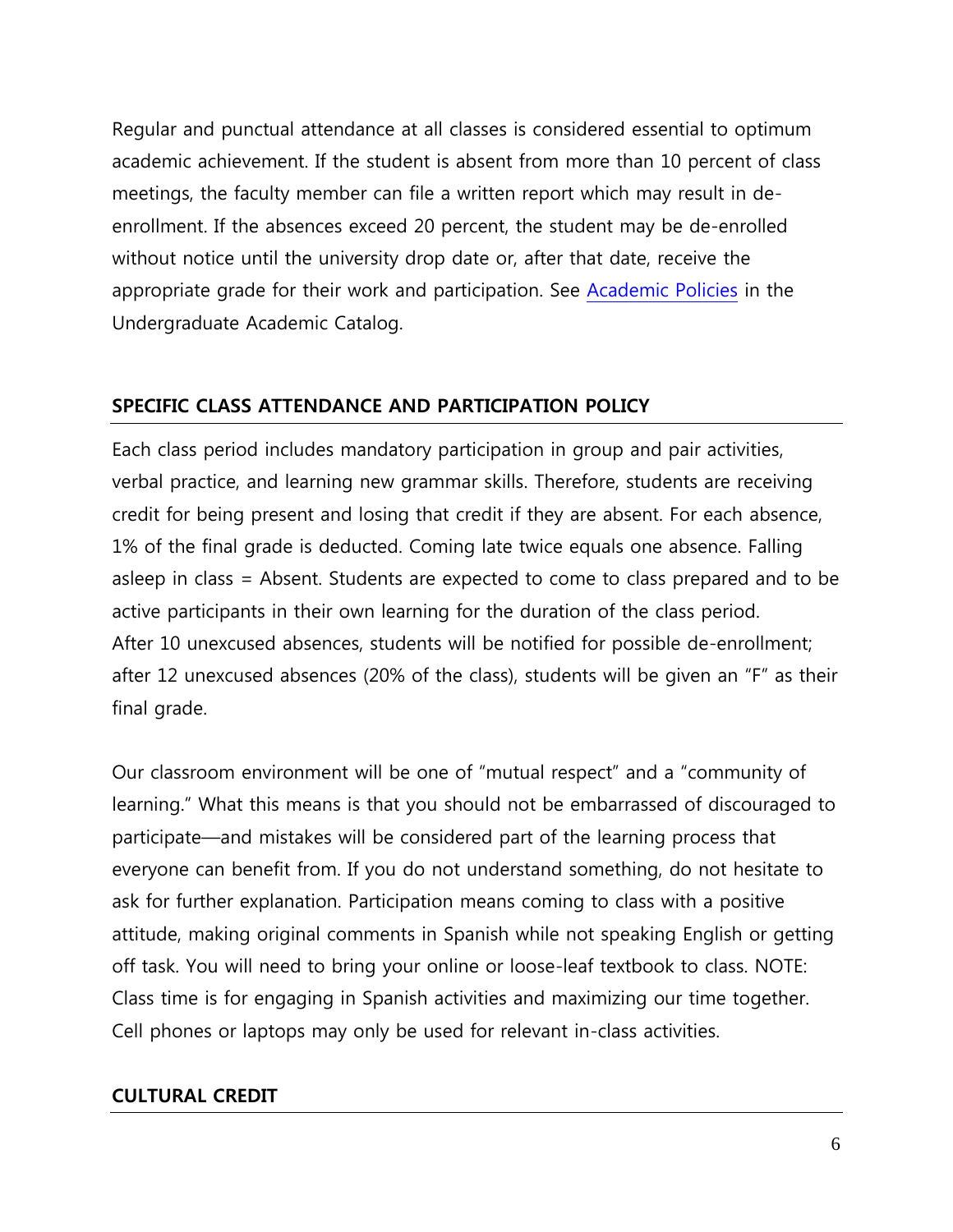Students will be required to participate in 3 different cultural activities. Students can participate in the Student Ministry volunteer opportunities, attend a Spanish church service, attend cultural events such as Día de los Muertos, dance classes, film festivals, performances and shows, Ministry with Mexico weekend or day trips, or other activities put on by the community for the community. All activities must include proof of attendance (church program, photographs of yourself at event, tickets, etc) and a brief description of what you did. You will turn in all culture materials together at the end of the semester with a title page detailing your activities.

#### **COURSE SCHEDULE:**

| Aug 30-Sept 2              |                            |
|----------------------------|----------------------------|
| Week 1                     | F9 (Lección 1)             |
| T30 (Course Introduction)  |                            |
| W31 (Lección 1)            | Sept 12-16<br>Week 3       |
| Th1 (Lección 1)            | M <sub>12</sub> (Examen 1) |
| F (Lección 1)              |                            |
|                            | W14 (Lección 2)            |
| <b>Sept 5-9</b>            | Th15 (Lección 2)           |
| Week 2                     | F16 (Lección 2)            |
| M5 Labor Day               |                            |
| W7 (Lección 1)             | Sept. 19-23                |
| Th8 (Lección 1) VOCAB quiz | Week 4                     |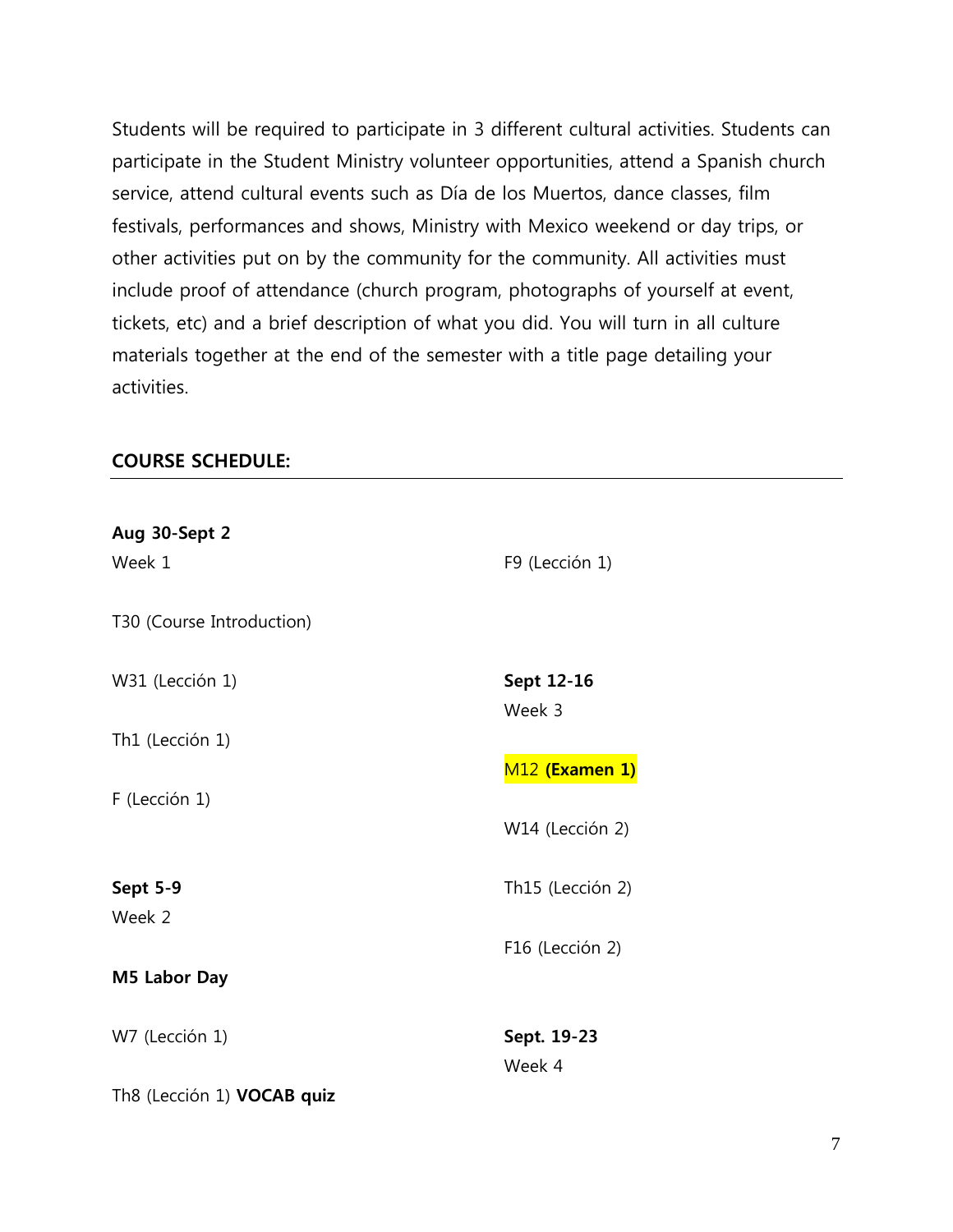| M19 (Lección 2) VOCAB quiz  | Oct. 10-14<br>Week 7                |
|-----------------------------|-------------------------------------|
| W21 (Lección 2)             | M10 (Lección 4)                     |
| Th <sub>22</sub> (Examen 2) | W12 (Lección 4) VOCAB quiz          |
| F23 (Lección 3)             | Th13 (Lección 4)                    |
|                             | F14 (Examen 4)                      |
| Sept. 26-30<br>Week 5       |                                     |
|                             | Oct. 17-21                          |
| M26 (Lección 3)             | Week 8                              |
| W28 (Lección 3)             | M17 (Lección 5)                     |
| Th29 (Lección 3) VOCAB quiz | W19 (Lección 5)                     |
| F30 (Lección 3)             | Th20 (Lección 5)                    |
|                             | F21 Fall Break Day (no class)       |
| Oct. 3-7                    |                                     |
| Week 6                      |                                     |
|                             | Oct. 24-28                          |
| M <sub>3</sub> (Examen 3)   | Week 9                              |
| W5 (Lección 4)              | M24 (Lección 5)                     |
| Th6 (Lección 4)             | W26 (Lección 5) VOCAB quiz          |
| F7 (Lección 4)              | Th27 (Lección 5)                    |
|                             | <b>(Examen 5</b><br>F <sub>28</sub> |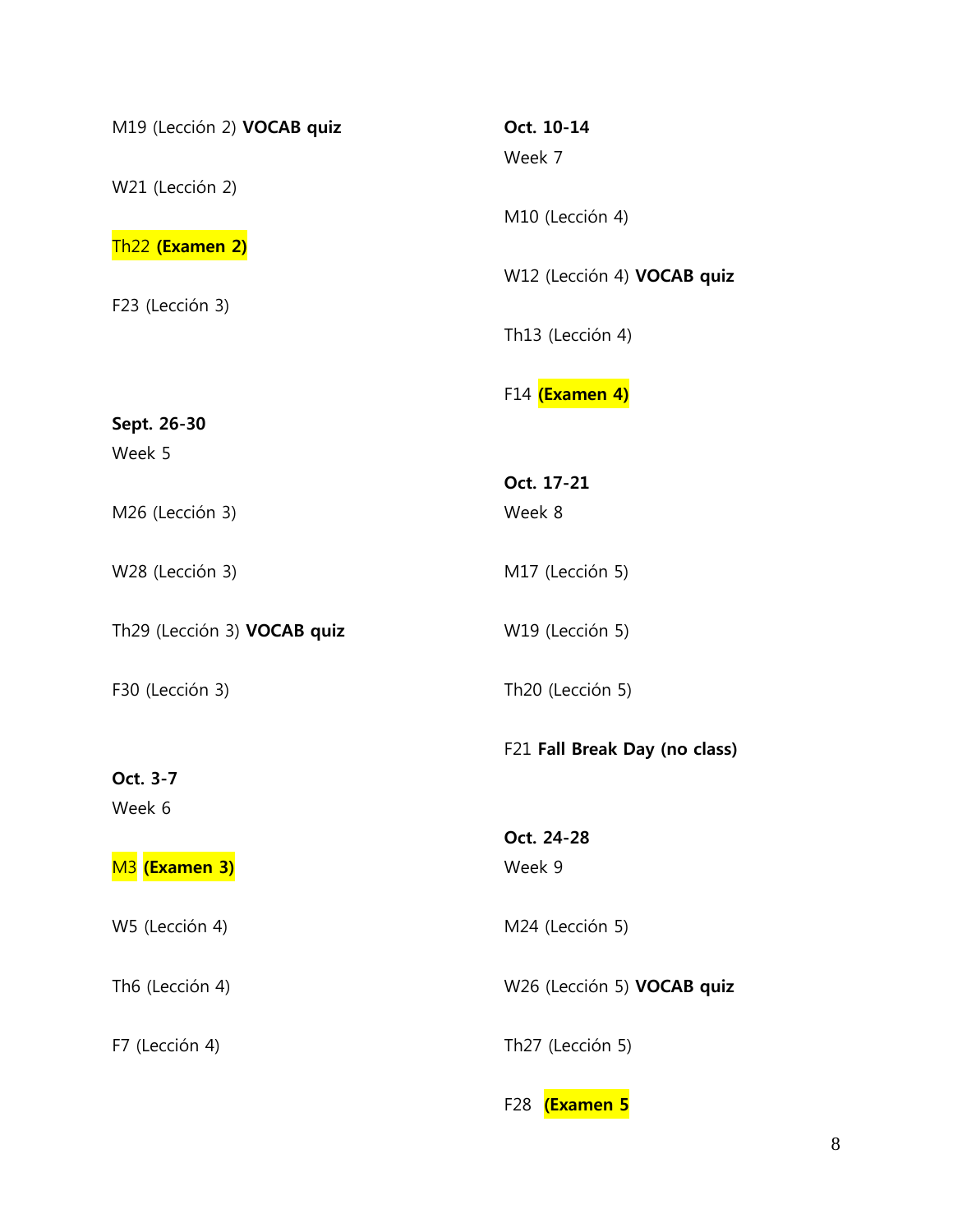Th17 (Lección 7)

# **F18 (Examen 7)**

# **Oct. 31-Nov.4** Week 10 M31 (Lección 6) W2 (Lección 6) Th3 (Lección 6) F4 (Lección 6) **VOCAB quiz Nov. 7-11** Week 11 M7 (Lección 6) W9 **(Examen 6)** Th10 (Lección 7) **Nov. 21-25** Week 13 M21 (Lección 8) W23 **Thanksgiving Break**  Th24 **Thanksgiving Break** F25 **Thanksgiving Break**

F11 (Lección 7)

## **Nov. 14-18**

Week 12

M14 (Lección 7)

W16 (Lección 7) **VOCAB quiz**